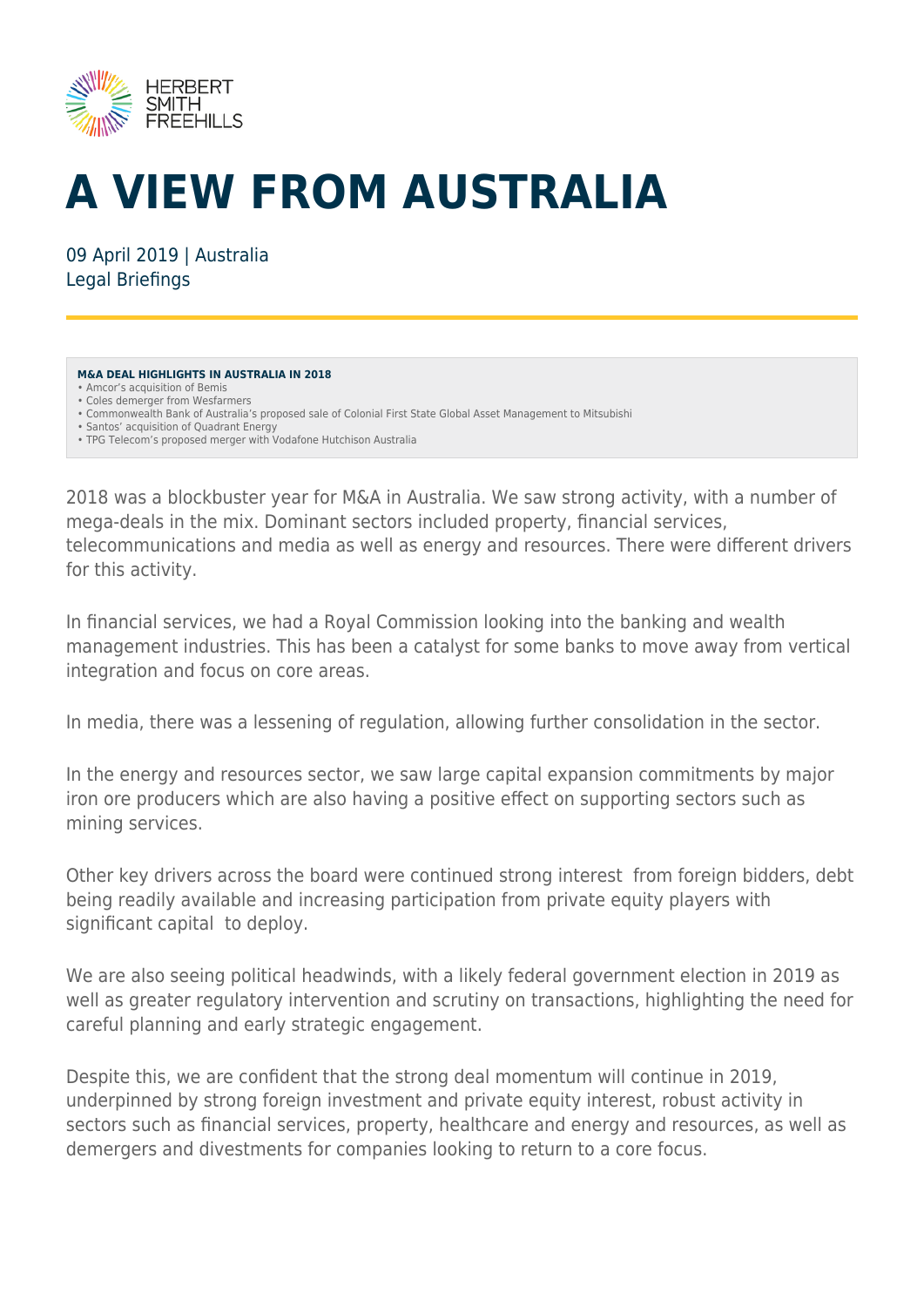### Deals with an Australian involvement -2018 a 34% increase on 2017

| <b>Announcement</b><br>date | <b>Deal value</b><br>(US\$m) | <b>Number of deals</b> |
|-----------------------------|------------------------------|------------------------|
| 2014                        | 122,470                      | 1,739                  |
| 2015                        | 110,722                      | 1,697                  |
| 2016                        | 111,964                      | 1,799                  |
| 2017                        | 120,143                      | 2,140                  |
| 2018                        | 161,319                      | 2,061                  |

**Source: Thomson Reuters**